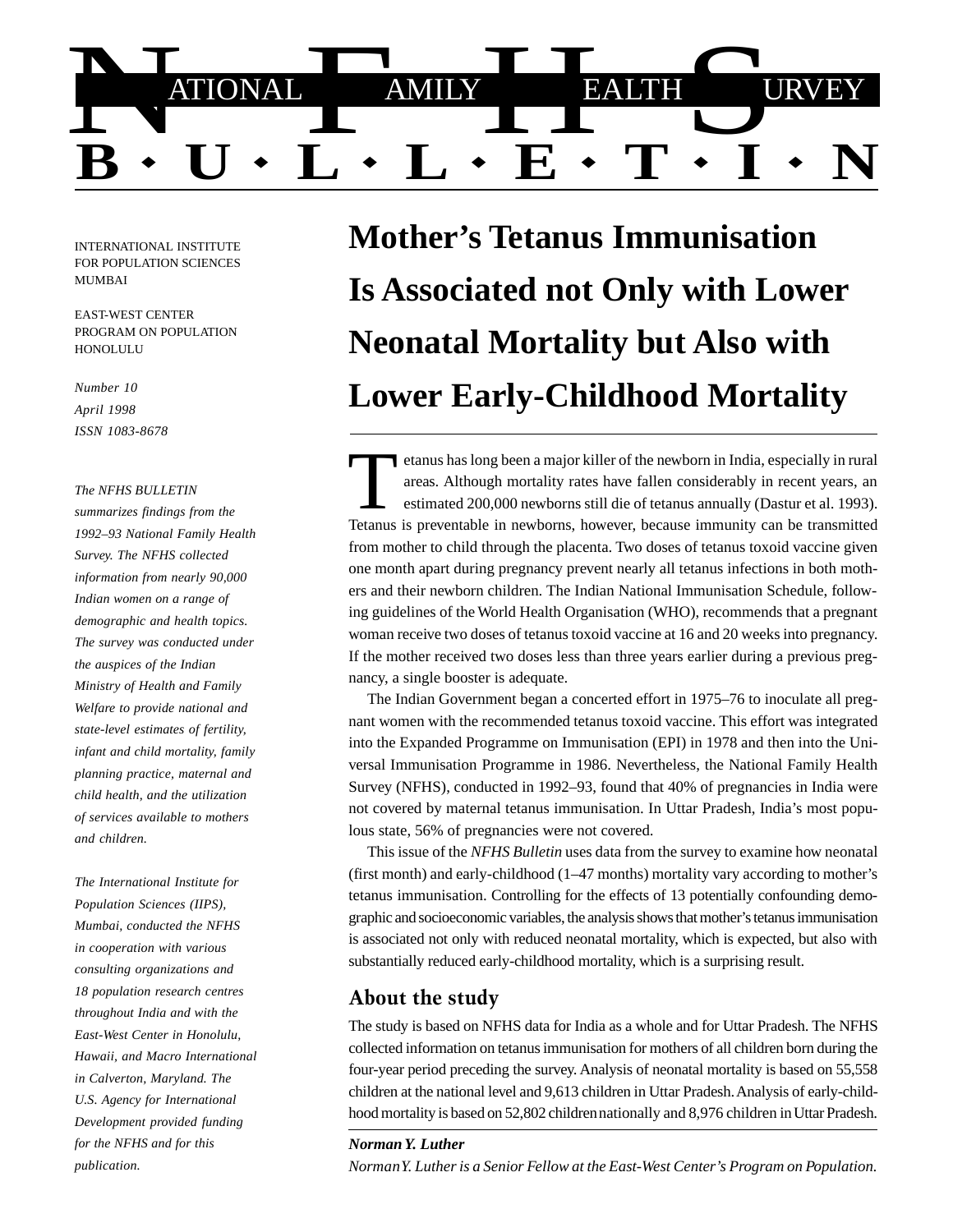The analytical approach is multivariate and employs proportional hazard models. The principal predictor variable is whether the mother received at least two doses of tetanus toxoid vaccine during the pregnancy. Control variables are (1) number of times the mother visited a health facility for antenatal care during the pregnancy, (2) whether the mother received iron and folic acid tablets during the pregnancy, (3) whether the child was delivered in a medical institution, (4) the sex of the child, (5) the year of the child's birth, (6) the mother's age at the time of the child's birth, (7) whether the family lives in an urban area, (8) whether the mother is literate, (9) the religion and caste/tribe of the household head, (10) whether the mother is regularly exposed to radio or television, (11) whether the household has access to any kind of toilet facility, (12) whether the household uses a clean cooking fuel (not wood or dung), and (13) the economic level of the household measured in terms of a household-assets index.



**Figure 1. Model estimates of neonatal (first month) mortality by tetanus immunisation status of mother, controlling for 13 demographic and socioeconomic background variables, all India and Uttar Pradesh**

These 13 control variables are the demographic and socioeconomic factors most commonly associated with infant and child mortality. They are held constant in the analysis by setting them to their mean values in the hazard regressions. More details on data and methods may be found in Pandey et al. (in preparation).

## An unexpected finding

Figures 1 and 2 show, for India as a whole and for the state of Uttar Pradesh, the association between mother's tetanus immunisation and neonatal and earlychildhood mortality. The estimates depicted in the figures incorporate controls for the 13 socioeconomic and demographic variables listed above. Surprisingly, the negative association between immunisation and mortality is stronger for early-childhood mortality than for neonatal mortality, both in India as a whole and in Uttar Pradesh. Tetanus immunisation is associated with a 32% reduction in neonatal mortality and a 36% reduction in early-childhood mortality at the national level and a 31% reduction in neonatal mortality and a 48% reduction in earlychildhood mortality in Uttar Pradesh.

Table 1 shows the most significant variables associated with early-childhood mortality. The first and third columns show that the decline in early-childhood mortality associated with tetanus immunisation is larger than the effect of any of the other predictor variables except for the difference between very low and very high household economic levels. The coefficient of the tetanus-immunisation variable is by far the most statistically significant (p<.0001) of all the predictor variables.

The other 13 predictor variables mostly affect early-childhood mortality in the expected directions, although effects are sometimes small and not statistically significant. For India as a whole, early-childhood mortality is significantly lower among children who are male, children

whose mothers are in the middle of the reproductive age range, children whose mothers visited a health facility relatively often for antenatal care, children whose mothers are literate, children who live in rural households that use a clean cooking fuel, and children who live in households with a high economic level.

After all other variables are controlled, early-childhood mortality tends to be slightly higher among children born more recently in time (data not shown). Variables that have little impact on early-childhood mortality include whether the mother received iron and folic acid tablets, place of delivery, religion and caste/tribe, urban/ rural residence, whether the mother is regularly exposed to radio or television, and whether the household has any kind of toilet facility (data not shown).

While maternal immunisation against tetanus would be expected to reduce neonatal mortality, the apparent negative effect on early-childhood mortality requires an explanation. It seems likely that teta-



**Figure 2. Model estimates of earlychildhood (age 1–47 months) mortality by tetanus immunisation status of mother, controlling for 13 demographic and socioeconomic background variables, all India and Uttar Pradesh**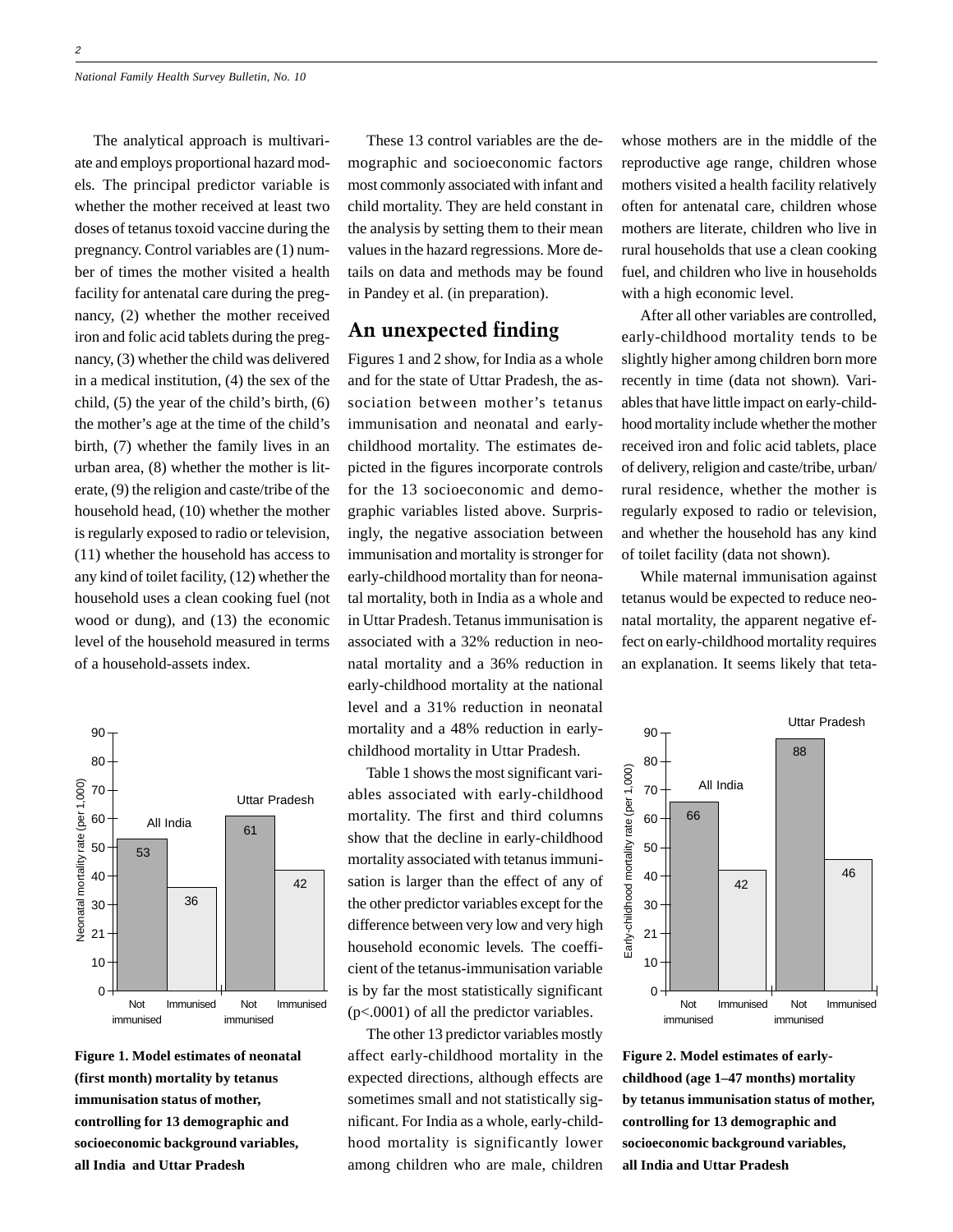3

nus immunisation is acting as a proxy for some more important, strongly correlated variable that is not included in the analysis. Perhaps the most likely variable is full immunisation of the child. Clearly there are problems in introducing child immunisation as a predictor variable because many of the children who die at an early age have not had time to be fully immunised. Yet child immunisation is still useful as a control to see whether it removes much of the surprisingly substantial improvement in earlychildhood survival associated with maternal immunisation against tetanus.

As shown in the second and fourth columns of Table 1, the introduction of child immunisation (whether the child is fully immunised or not) as an additional control variable reduces the estimated 'effect' of maternal tetanus immunisation, as well as the effects of most of the other important predictor variables, by 25–30%. Even after child immunisation is controlled, however, maternal tetanus immunisation still has the strongest association with reduced early-childhood mortality of any predictor variable. At the national level, with child immunisation controlled, estimated early-childhood mortality is still 27% lower among children whose mothers were immunised against tetanus than among children whose mothers were not immunised. In Uttar Pradesh, the difference is 40%. The effect remains highly significant (p<.001) in both cases.

In search of other variables for which maternal tetanus immunisation might be acting as a proxy, the analysis introduced birth order and length of previous birth interval (interval between the birth of the child and the mother's previous birth) into the hazard model as additional variables. Although both are important predictor variables of early-childhood mortality, as controls they reduce neither the magnitude nor the significance of the association between early-childhood mortality and maternal tetanus immunisation.

**Table 1. Model estimates of early-childhood mortality (probability of dying between the ages of 1 and 48 months), by mother's tetanus immunisation status and selected demographic and socioeconomic variables, with and without an additional control for child immunisation status (CIS), all India and Uttar Pradesh**

|                                                                                | All India   |          | Uttar Pradesh |          |
|--------------------------------------------------------------------------------|-------------|----------|---------------|----------|
| Predictor variable                                                             | Without CIS | With CIS | Without CIS   | With CIS |
| Mother received at least two doses of tetanus toxoid vaccine during pregnancy? |             |          |               |          |
| No <sup>a</sup>                                                                | 66          | 62       | 88            | 84       |
| Yes                                                                            | $42*$       | 45*      | 46*           | $50*$    |
| Sex of child                                                                   |             |          |               |          |
| Male                                                                           | 47*         | 48*      | 64            | 65       |
| Female <sup>a</sup>                                                            | 58          | 57       | 75            | 74       |
| Mother's age at time of child's birth                                          |             |          |               |          |
| 15                                                                             | 59*         | $60*$    | $84*$         | $87*$    |
| 20                                                                             | $52*$       | $52*$    | $71*$         | 72*      |
| 25                                                                             | 49*         | 49*      | $65*$         | $65*$    |
| 30                                                                             | $50*$       | $50*$    | $65*$         | $64*$    |
| 35                                                                             | $54*$       | 54*      | $71*$         | $70*$    |
| 40                                                                             | $63*$       | $62*$    | 84*           | $84*$    |
| Number of antenatal care visits made by mother                                 |             |          |               |          |
| $\boldsymbol{0}$                                                               | 58*         | 56*      | 75            | 73       |
| $\overline{c}$                                                                 | $52*$       | $52*$    | 64            | 65       |
| 4                                                                              | 47*         | 48*      | 55            | 58       |
| 6                                                                              | 42*         | 45*      | 47            | 51       |
| Literacy of mother                                                             |             |          |               |          |
| Illiterate <sup>a</sup>                                                        | 57          | 56       | 75            | 73       |
| Literate                                                                       | $43*$       | $46*$    | $52*$         | 57       |
| Residence and whether household used clean cooking fuel                        |             |          |               |          |
| Urban, does not use                                                            | 54          | 52       | 65            | 67       |
| Urban, uses                                                                    | 56          | 57       | 119           | 113      |
| Rural, does not use <sup>a</sup>                                               | 52          | 52       | 66            | 66       |
| Rural, uses                                                                    | $37*$       | 40       | 79            | 84       |
| Residence and economic level (measured by a household-assets index)            |             |          |               |          |
| Urban, economic level 0                                                        | 61          | 57       | 75            | 73       |
| Urban, economic level 10                                                       | 41*         | 42       | 50            | 55       |
| Urban, economic level 20                                                       | $28*$       | $31*$    | 33            | 42       |
| Rural, economic level 0 <sup>a</sup>                                           | 58          | 57       | 75            | 72       |
| Rural, economic level 10                                                       | $47*$       | 50       | 70            | 72       |
| Rural, economic level 20                                                       | 38*         | 44       | 66            | 73       |

a Reference category

\*Underlying hazard regression coefficient is significant at 5% level (p<.05)

*Note:* Within a column, child-mortality rates are estimated from a single hazard regression so that rates tabulated by one predictor variable incorporate controls for all the 13 other predictor variables (plus CIS in the second and fourth columns). The underlying hazard models incorporate terms for interaction between rural/urban residence and each of the following: access to any kind of toilet facility, use of a clean cooking fuel, and economic level. Variables are controlled by setting them at their mean values.